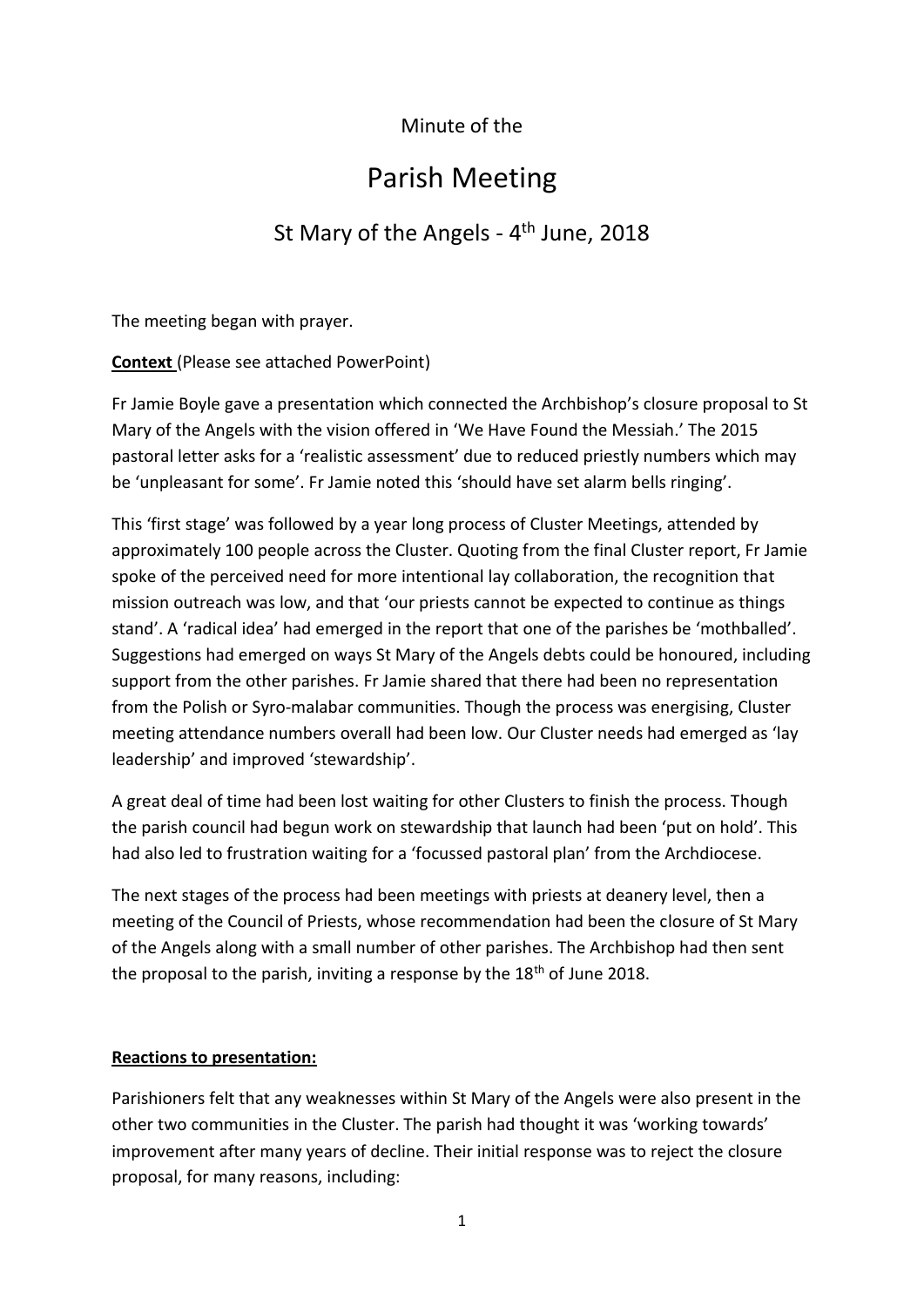- That the context nor the imminence of change had been clearly understood
- At no point during the process had the question of closure ever been raised
- The cluster meetings had been understood to identify development needs
- Cluster reports had been used by the Archbishop in a way never intended
- Problems were due to mismanagement
- 'If there was a clear forward vision for the diocese we might have been able to understand' but there was 'no clear vision'
- The parish was in the 'best condition' it had been in for years
- Could the Church not give us '60 minutes a week from clergy?'

A key issue emerged: the **criteria** by which the decision was made by the Archbishop. Was the building itself the real criterion? Fr Jamie responded that the criterion was better worshiping, more vibrant communities. The dispersal of the Slammanan community after their closure was raised. Fr Jamie acknowledged that sad reality, but said travel distance this time was much smaller. 'Every effort would be made to help people come to Mass.' At the suggestion merger would mean 'we become a new community' there was anger. It was felt that the 'community would be broken' and 'you would damage yourselves'. Camelon was a generous parish financially, which Fr Jamie acknowledged.

# **Finances**

Finances became the focus. Fr Jamie apologised for not having presented accounts to the parish due to his many commitments. Points arising were:

- Deliberate stewardship of parish funds due to upcoming necessary expenditure
- Shock at the cost of replacing one window £28,500 before VAT
- The possibility of funds from the council or grants
- Total deficit to Archdiocese of £71,000
- A small parish being made to suffer 'because the Archdiocese needed funds'
- Suspicion that the closure would mean 'a lot of money in the diocesan coffers'
- No financial transparency at Archdiocesan level
- Parish accounts being K£10-12 per annum better off since Fr Purcell's death
- Why improved funds had not been used to pay off debt?

Fr Jamie explained that at merger the funds would be merged into one account. There were also questions around the justice of two financially healthy parishes taking on debt when Camelon parishioners were willing to pay it off.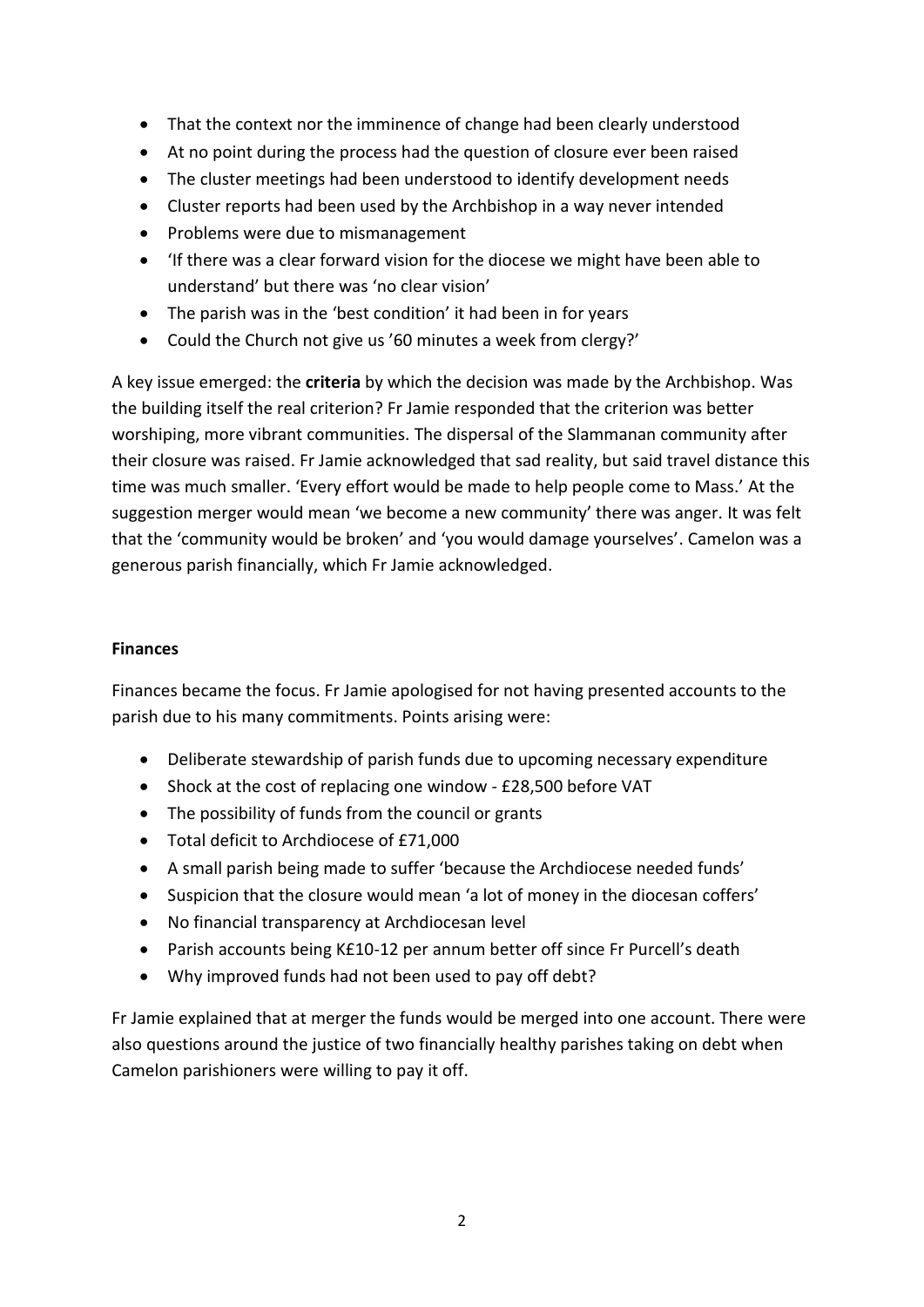Archdiocesan finances were again raised – why we are 'suddenly' in a bad financial position. Fr Jamie believed that the Archbishop has been 'more thorough' financially, and in that process new issues had come to light, including funds missing to care adequately for Aged and Infirm clergy. There was anger again at the lack of accountability and transparency financially, and a sense of lay people having been 'pacified' in the past.

Was the decision a foregone conclusion? Fr Jamie responded that the decision had not been rubber stamped and diocesan accounts were available. He quoted figures showing improved annual surplus as evidence the reason for closure was not financial. Parishioners nonetheless asked for confirmation from the Archbishop that the issue was not finances.

#### **Canon Law**

The question arose to whom the parish belongs.

- The parish in Canon Law is seen as a 'juridicial person', but that refers to the parish as an entity, not to the parishioners themselves
- The debt is owed to the people of the Archdiocese
- Parishioners are seen in Canon Law as those who live within the parish boundaries
- The Archbishop has a duty to provide for people's spiritual needs with the resources he has

## **Maintenance**

On this subject it was felt that Coia had designed the church to be 'maintenance free'. All of the parishes faced ongoing maintenance costs. When it was suggested that parishioners could help and were willing, Fr Jamie responded that whilst help had been forthcoming in the past that had changed. There was some rancour here, with some parishioners feeling the closure of the committee which had looked after maintenance had led to bad feeling. Fr Jamie expressed that it had not been his intention for anyone to be hurt and that it was 'to their credit that so much good work had been done by that committee'.

#### **Outreach**

This led to discussion of mission outreach from the parish. The parish was not 'manned' Monday to Saturday. Fr Jamie felt he had no one to contact for cases of need or emergency to the local area. There was no St Vincent de Paul, for example, and no lay leadership. There was anger here that available help was not asked for. A parishioner described the help his family had received from the community. Communication was seen as the problem.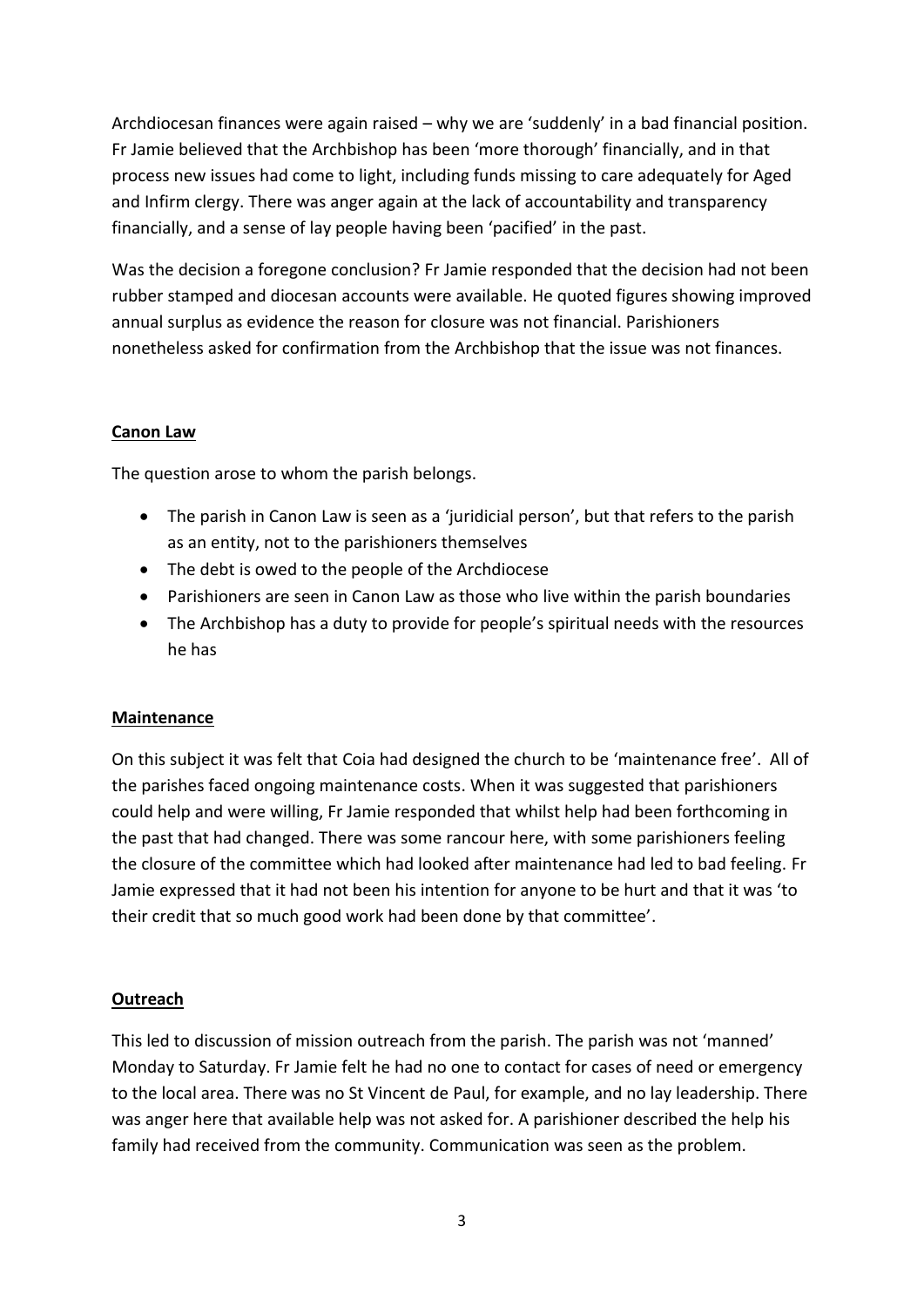# **Building**

To allay ongoing concerns that the decision had not already made Fr Jamie offered as evidence that 'big questions' still existed around what would happen to the building. Parishioners spoke of the:

- High likelihood of damage and vandalism if the church was closed
- Possibility of the church being used as a drug den
- Impact on already impoverished locality and on reputation of the Church
- Historic Scotland requirements not being known
- Possible support from council needing explored

## **Other Issues/Concerns**

- Great concern the message closure would send to the children of the parish
- The loss of the children's liturgy, which was a 'beacon of hope'
- A sense of closure meaning 'you're not good enough'
- In a deprived area some would be prevented financially from travelling to mass
- Better for 'one man to travel' than one hundred parishioners
- Better to 'lose one mass at St Francis Xavier's than a whole community'
- Possibility of transferring the Vigil Mass to Camelon
- Priests' time across diocese being taken up by work which could be done by laity
- Retired clergy/more foreign priests being asked to help
- Foreign dioceses facing similar issues
- Difficulties of legislation making priests coming here on mission very difficult
- Polish and Syro-Malabar communities being asked to integrate
- Pastoral care when it can be weeks before priest sees a congregation again
- Possibility of changing that model priests presiding a month at a time
- Possibility of Mass every two weeks so 'we could stay together as a community'
- Christ the King, with much smaller attendance, staying open

#### **Parish Priest's support**

Parishioners reiterated their decision to refuse the proposal and asked Fr Jamie if he would 'back them'. Fr Jamie said he would, if that was their decision. When asked if parishioners could see the recommendations of the Council of Priests, in order to build their argument, it emerged that Fr Jamie had been part of those deliberations. When asked what his recommendation had been, he said he had recommended closure. He believed it was 'for the good of the whole diocese'. The Archbishop had tasked them to look at provision and resources. He believed it would invigorate the Cluster spiritually and bring more lay